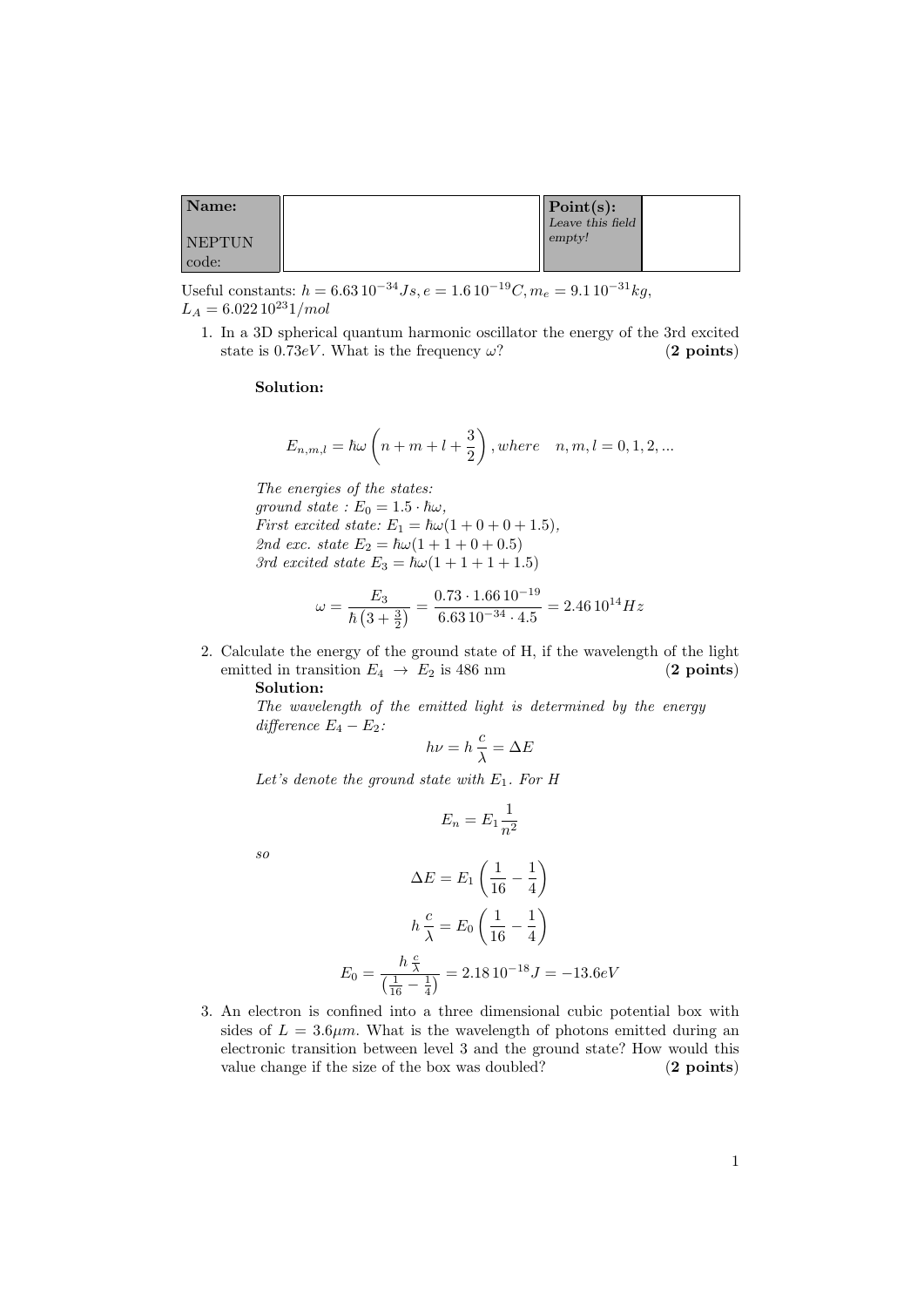## Solution:

1D potential box:  $L = n \cdot \lambda/2$ , where  $n = 1, 2, ...$  So  $p_n = h/\lambda_n =$  $h \cdot n/L$ , *i.e.* 

$$
E_n = \frac{p^2}{2m_e} = \frac{h^2}{2m_e(2L)^2}n \qquad n = 1, 2, ...
$$

For a 3D cubic potential box:

$$
E_{n,m,l} = \frac{h^2}{8m_eL^2}(n^2 + m^2 + l^2) \qquad n, m, l = 1, 2, ...
$$

The energy of the ground level is

$$
E_{111} = 3 \frac{h^2}{8m_e L^2}
$$

For the 3rd level in 3 D

$$
E_{122} = E_{212} = E_{221} = 9\frac{h^2}{2m_eL^2} = 3E_{111}
$$

The energy of the emitted photon then is

$$
E_{photon} = h\nu = \frac{hc}{\lambda} = \Delta E = 6 \frac{h^2}{8m_eL^2} = 2.79 10^{-26} J
$$

$$
\lambda = \frac{hc}{\Delta E} = 7.12m
$$

 $\overline{a}$ 

If the size of the box is doubled the energy levels will be  $\lambda$  times smaller and the phonon wavelength  $\frac{1}{4}$  times larger.

- 4. Sketch the conventional, primitive and Wigner-Seitz unit cells of a 2 dimensional fcc lattice (2 points) Solution:
- 5. The dispersion relation of electrons in a semiconductor valence band near the band edge is approximated by the following function:

$$
E(k) = -6.048 \, 10^{-20} (k - 2.4510^8)^2 + 13 \qquad [eV]
$$

In the same semiconductor the energy near the conduction band edge is

$$
E(k) = 9.29 \, 10^{-20} k^2 + 13.7 \qquad [eV]
$$

Determine the effective masses of the electrons and the holes. (2 points) Solution:

The energy formula in J for electrons in the valence band:

$$
E_{e,v}(k) = (-9.29 \, 10^{-20} (k - 2.4510^8)^2 + 13) \cdot 1.6 \, 10^{-19} \qquad [J]
$$

In the conduction band:

$$
E_{e,c}(k) = (6.048 \, 10^{-20} k^2 + 13.7) \cdot 1.6 \, 10^{-19} \qquad [J]
$$

Therefore the hole dispersion relation in the valence band is:

$$
E_{h,c}(k) = -E_{e,c}(k) = (9.29 \, 10^{-20} (k - 2.4510^8)^2 + 13) \cdot 1.6 \, 10^{-19} \qquad [J]
$$